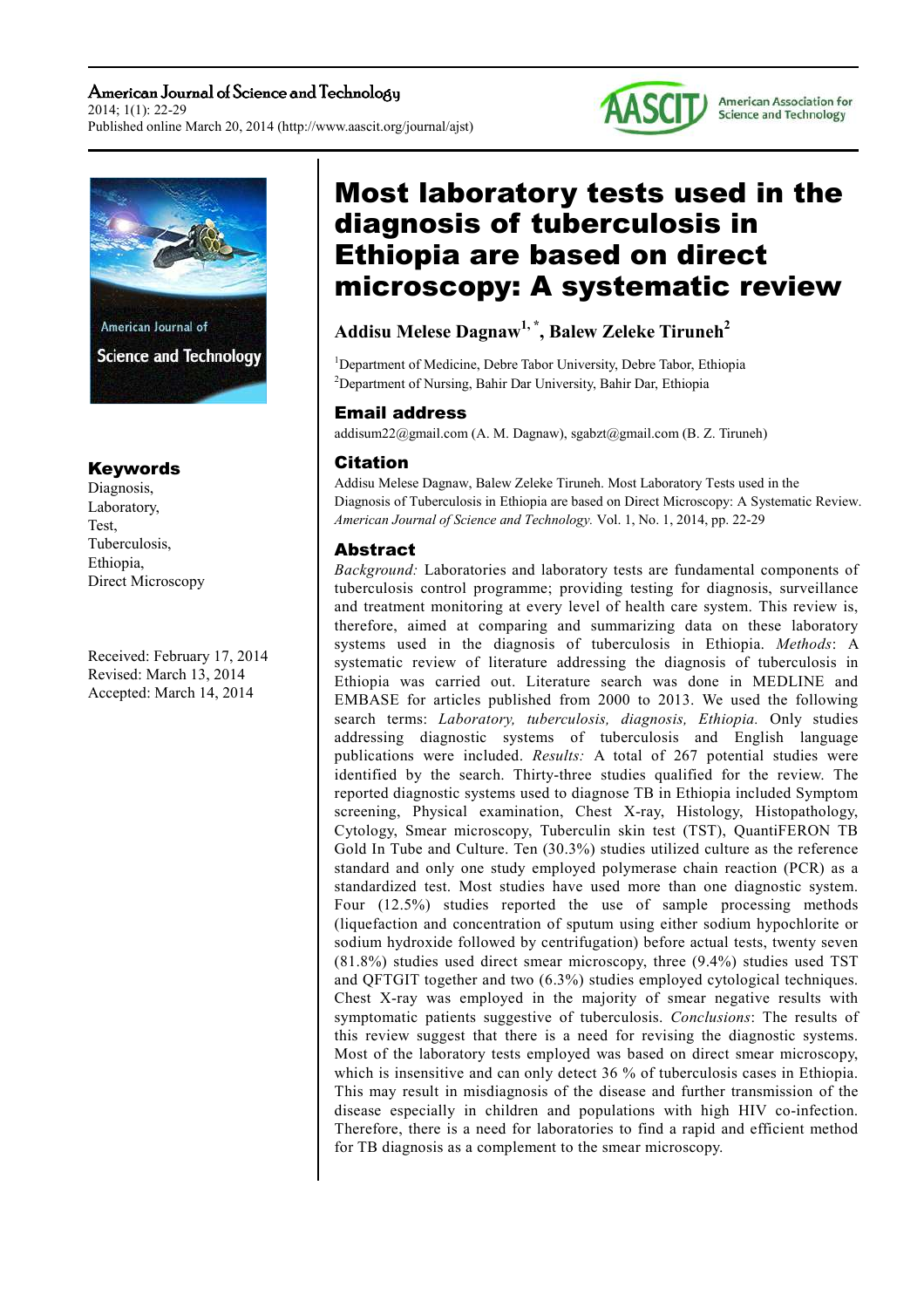## 1. Introduction

Tuberculosis (TB) is one of the world's most important causes of morbidity and mortality among adults. It is caused by the bacterium Mycobacterium tuberculosis and most commonly affects the lungs (pulmonary TB), but may affect any organ or tissue outside of the lungs (extra pulmonary TB). When TB is detected and effectively treated, the disease is largely curable. One of the largest challenges in preventing morbidity and mortality from TB is the difficulty in making a timely diagnosis. Diagnostic approaches relying on symptoms, chest radiographs, tuberculin skin tests, microscopy or cultures, all have particular challenges [1, 2].

 Early, accurate and rapid diagnosis of TB is critical for reducing TB transmission and incidence. Even though WHO has endorsed a novel, rapid and automated diagnostic systems that are simple enough to be run in basic laboratories and clinics, outside of a reference laboratory setting in 2010, smear microscopy is the sole method used for TB diagnosis in most laboratories in developing countries, where over 95% of TB-related deaths occur. In patients with active pulmonary TB, only an estimated 45% of infections are detected by sputum microscopy. In most cases, mycobacterial culture is considered to be the best available reference diagnostic test for TB diagnosis and is the most important method in detecting drug resistance [2].

TB remains the leading cause of morbidity and mortality in developing countries including Ethiopia, despite the availability of short-course therapy that can be both inexpensive and effective. Early and proper diagnoses are essential for effective tuberculosis control programs; to improve treatment, to reduce transmission and to control development of drug resistance. Laboratories and laboratory networks are fundamental components of tuberculosis control, providing testing for diagnosis, surveillance and treatment monitoring at every level of the health-care system [3, 4].

Care of patients with tuberculosis starts with a quality assured diagnosis. Arguably, the weakest component of health systems is laboratory services, which have been grossly neglected, understaffed and underfunded over time. Low-income and middle-income countries, which bear most of the global burden of tuberculosis, rely heavily on outdated tuberculosis diagnostic tests; including sputum smear microscopy, solid culture, and chest radiography [2].

In high-incidence countries, TB control relies on passive case finding among individuals self-presenting to health care facilities, followed by either diagnosis based on clinical symptoms or laboratory diagnosis using sputum smear microscopy. Serial sputum specimens are required (one taken on the spot and the second brought in the following morning), which asked patients to make repeated visits to the health care centers for specimen delivery and collection of results. For many patients, the costs of repeated visits to health care facilities are prohibitive, and patient dropout is a significant problem [4].

Many smear microscopy laboratories are single room and understaffed with poorly maintained microscopes, and some of these laboratories lack consistent sources of electricity and clean water. There are few opportunities for the training of staff and little staff capacity to handle highvolume workloads. Quality assurance programs including quality control and external quality assessments are often lacking. Thus, there is a critical need for new, sensitive, easy, and rapid point-of-care diagnostics and also for investments in laboratory infrastructure, quality assurance programs, and well-trained staff [5].

Ethiopia is ranked  $7<sup>th</sup>$  among the 22 countries with a high-burden of TB and third in Africa [6] but almost all TB laboratories in Ethiopia have only equipped with the acidfast staining and lack resources for culture, identification and drug susceptibility testing of mycobacteria, which present a huge hindrance for tuberculosis control in the country. Culture and drug susceptibility testing for *M. tuberculosis* are not performed routinely in clinical microbiology laboratories. Smear microscopy contributes little to the diagnosis of pediatric TB and does not identify smear-negative TB which may account for 24% to 61% of all pulmonary cases in people living with HIV [7, 8].

Sputum smear microscopy remains the cornerstone of TB diagnosis in developing countries. The method depends upon the quality and bacterial load of the sputum specimen and the training and motivation of laboratory technicians. Although highly specific in most countries, smear microscopy is insensitive - it detects roughly 50% of all the active cases of TB. Sensitivity can be as low as 20% in children and HIV infected people. In addition, smear microscopy cannot detect bacterial resistance to antimicrobial drugs [1].

Sputum smear examination for acid-fast bacilli (AFB) can diagnose up to 50–80% of cases of pulmonary tuberculosis in well-equipped laboratories [9]. In lowincome countries, poor access to high-quality microscopy services contributes to even lower rates of AFB detection. Furthermore, in countries with high prevalence of both pulmonary tuberculosis and HIV infection, the detection rate is even lower owing to the paucibacillary nature of pulmonary tuberculosis in patients with HIV infection. In the absence of positive sputum smears for AFB, at primary care level, most cases of pulmonary tuberculosis are diagnosed on the basis of clinical and radiological indicators [7].

Culture is a more sensitive method for TB diagnosis than smear microscopy and it permits testing for drug resistance but it has limitations and requires biosafety facilities that are expensive to build and maintain and specially trained laboratory technicians to perform the procedure. Some national TB programmes in developing countries have no functioning TB culture facility at all. In others, TB culture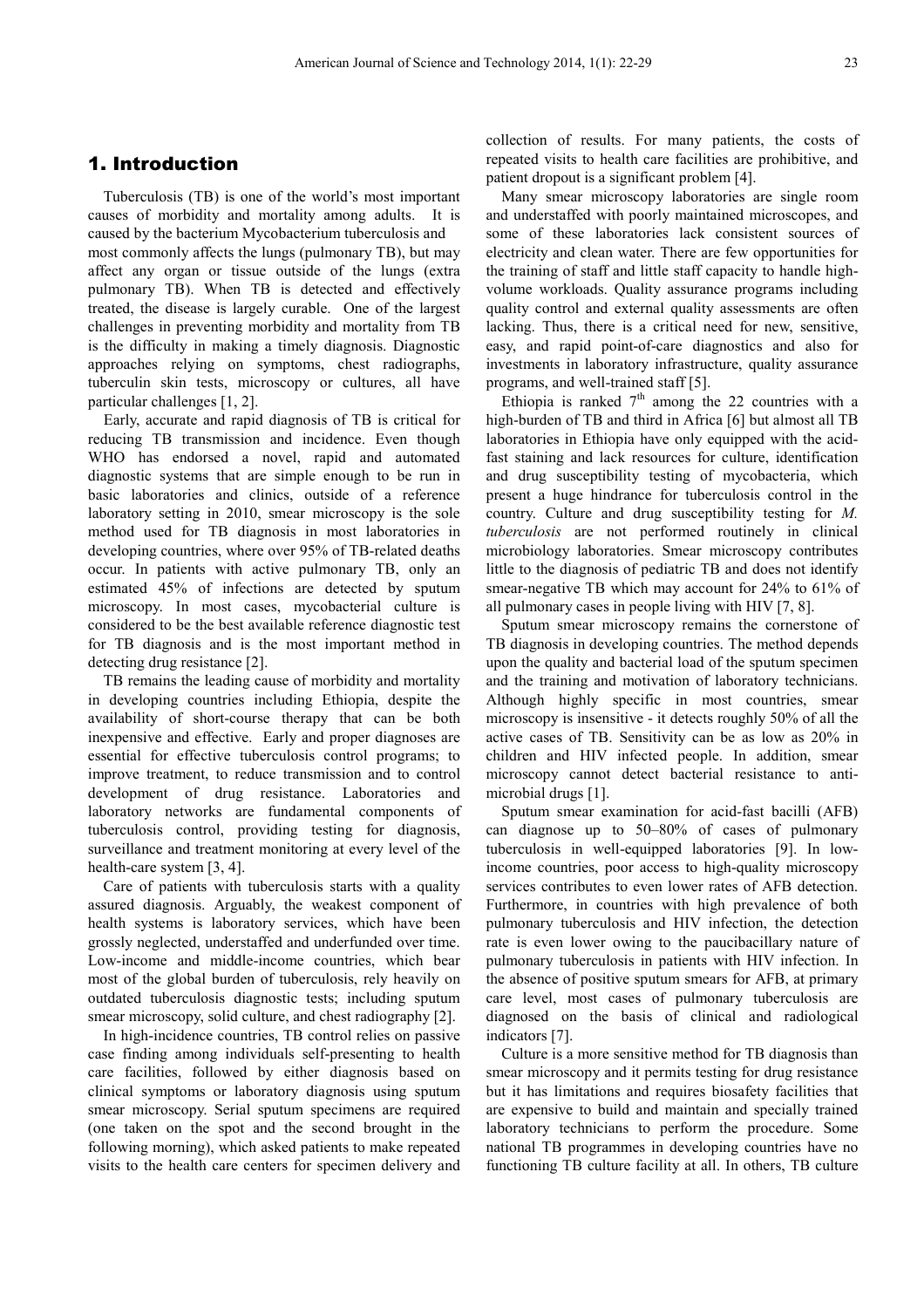is performed only at national reference laboratories or in hospital laboratories in large cities. Even where capacity exists, diagnosing TB with culture can take weeks because of the slow growth rate of TB bacilli. In most countries TB culture is reserved for retreatment cases. Specimens are often sent to distant laboratories. This can delay processing of specimens and lead to inaccurate results. Furthermore, test results must travel long distances back to reach the clinic and the patient [1].

## 2. Methodology

A systematic search of studies addressing the diagnosis of tuberculosis in Ethiopia was performed. All returned titles were reviewed and articles that obviously did not involve diagnosis or isolation of tuberculosis were excluded. The authors then reviewed abstracts of remaining articles to determine which studies examined diagnostic systems used in the diagnosis of tuberculosis. Bibliographies of relevant articles were also reviewed for potential articles. The two investigators independently reviewed the remaining articles, independently deciding on inclusion in the review using a predetermined eligibility criterion. Disagreements were resolved by consensus. For inclusion, the articles needed to describe a study involving the use of diagnostic system to diagnose tuberculosis. Only English language articles were included. Each article was analyzed to determine the study setting, study design, sample characteristics, type of diagnostic system used, reference or gold standard used for comparison, and findings of the diagnostic system. Duplicate publications of the same findings were excluded. Studies analyzing the diagnosis of tuberculosis without actually performing the diagnosis or isolating tuberculosis from study subjects were also excluded from the review.

## 2.1. Search Strategy

We searched MEDLINE and EMBASE database for reports published in English up to the end of July 2013. The first search was done on  $20^{th}$  April 2013 and repeated on  $7^{th}$ July 2013. The searches yielded 267 citations of which 38 were duplicate papers, 229 were subject to title and abstract review, 76 were subject to full text review and 33 articles were included in the final review. An over inclusive search strategy was used to ensure that no papers were missed. The key search words used were: *"Tuberculosis OR TB, "Mycobacterium tuberculosis OR MTB", "diagnosis OR screening OR isolation OR tests OR assays", "AND Ethiopia".* We also reviewed references of the selected papers to ensure that no papers were missed. We have also searched the website of the STOP TB Partnership's New Diagnostic Working Group. We reviewed studies cited by articles identified by this search strategy and selected those we identified as relevant. The researcher reviewed titles and abstract in duplicate to exclude ineligible articles. Papers meting the inclusion criteria were subject to full-text review (Figure 1).

#### 2.2. Inclusion and Exclusion Criteria

To be eligible, articles needed to: peer-reviewed publications, published in English, conducted in Ethiopia, conducted after 2000, focused on diagnosis or isolation of tuberculosis, use of clear screening and diagnostic methods and algorithms in the diagnosis of TB and applied a survey methodology for data collection.

#### 2.3. Data Extraction and Classification

The following data was extracted and summarized in evidence tables: Citation, year of publication, Settings, study design, study population, type of diagnosis and outcomes.



*Figure 1. Search strategy and paper selection flowchart.* 

# 3. Results

The online search of MEDLINE and EMBASE yielded 267 articles. Additional potential studies were identified through searches of bibliographies. After articles that did not address the diagnosis of tuberculosis in Ethiopia were excluded, 229 articles remained. Further, 153 articles were excluded upon closer review because they did not include a diagnosis system or focused on screening of drug resistant tuberculosis. We retrieved full text articles for 76 citations, of which 43 studies were excluded based on a review of title and abstract. Articles that briefly mentioned a diagnosis system but did not give details or include how it was used in the study were also excluded. Thirty-two published peer-reviewed articles and one country wide survey from Ethiopia met the general study criteria and included in the review (Table 1).

We have also performed an updated search on 7 July 2013 that yielded 62 titles, all of which had been identified during the previous search or were ineligible based on title or abstract. Repeated searches using the same search strategies were employed until the end of July 2013 to ensure that no new publications were missed. Thus, we included 33 relevant studies in this review (Figure 1). Of the total 33 studies, one was population based country study [10] carried out at three (urban, rural and pastoralists) study setting.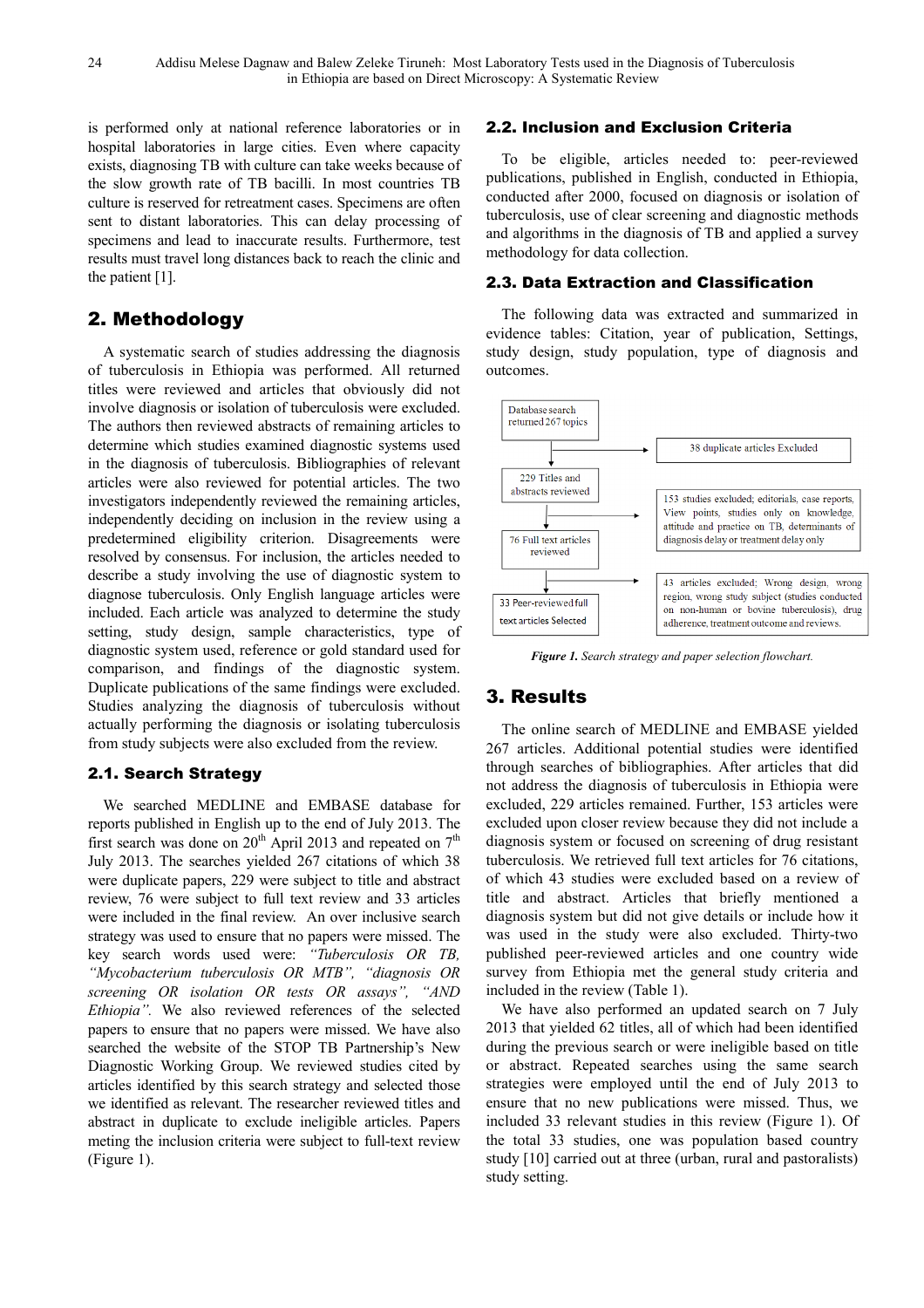#### 3.1. Description of Included Studies

Of the 267 citations identified by literature searches, a total of 33 English-language publications (32 articles, and 1 population based survey) met the eligibility criteria (Figure 1). Of the 33 studies, ten (30.3%) studies utilized culture [10,11,12,13,14,15,16,17,18,19] and one study employed polymerase chain reaction (PCR) as the reference standard [20]. Eighteen (54.5 %) studies used a cross sectional study design, three  $(9.1 \%)$  used comparative, two  $(6.1\%)$  used a retrospective design, two (6.1%) randomized trial and one (3%) did not describe the study design employed. Missing data were treated as "not reported" (indicated in the table as not reported) (Table 1). Three studies presented the data based on two separate microscopy methods (Ziehl-Neelsen [ZN] and Light Emitting Diode Fluorescence Microscopy [LED-FM]) [10, 21, 22]. Twenty five (75.8%) studies were published after 2008 and few studies included information about patients infected with HIV.

such as sex and age category, was often reported. Most studies have used more than one diagnostic system. Twenty-four (72.73 %) of the 33 studies utilized ZN stained microscopy and three (9.4%) studies used LED-FM. Four  $(12.1\%)$  reported the use of some processing methods [13, 23], three (9.1%) studies used TST and QFTGIT together and two (6.1%) studies employed cytological techniques. Chest X-ray was employed in the majority of studies especially for smear negative results with symptomatic patients suggestive of tuberculosis. For the majority of studies, information about timing, manner of sputum collection, mycobacterial culture methods and quality assurance for microscopy was reported while sputum characteristics (macroscopic appearance of sputum samples) and appropriate instructions how to produce quality sputum was not described except one study [24]. Eighteen (54.5 %) of the 33 studies reported about PTB alone, seven (21.2 %) studies reported EPTB alone, four (12.1%) studies reported both PTB and EPTB, three (9.1 %) studies reported LTBI alone and one study reported both PTB and LTBI (Table 1).

Descriptive information on population characteristics,

*Table 1. Diagnostic systems used in the diagnosis of Tuberculosis and characteristics of selected studies in Ethiopia.* 

| Author, Year, Ref.          | <b>Study Settings</b>       | <b>Study subjects</b>       | <b>Study design</b> | <b>Diagnosis type</b>                                                                              | Form of TB                |
|-----------------------------|-----------------------------|-----------------------------|---------------------|----------------------------------------------------------------------------------------------------|---------------------------|
| Cambanis et al, 2006, [25]  | <b>Health Center</b>        | PTB suspects                | Cross sectional     | Smear microscopy                                                                                   | <b>PTB</b>                |
| Legesse et al, 2011, [17]   | Community                   | Adults                      | Cross sectional     | <b>OFTGIT</b><br><b>TST</b>                                                                        | <b>LTBI</b>               |
| Aderaye et al, 2007, [13]   | Hospital                    | HIV patients                | Comparative         | Chest X-Ray<br>Smear microscopy*<br>Culture                                                        | <b>PTB</b>                |
| Dagnew et al, 2012, [26]    | University                  | Young adults                | Exploratory         | QFTGIT<br><b>TST</b>                                                                               | <b>LTBI</b>               |
| Beyene et al, 2008, [18]    | Rural                       | Patients                    | Cross sectional     | Histology<br>Cytology<br>Smear microscopy<br>Culture                                               | <b>EPTB</b>               |
|                             |                             |                             |                     | Chest X-Ray                                                                                        | <b>PTB</b>                |
| Alebachew et al, 2011, [10] | Urban/rural/<br>pastoralist | Persons $\geq$ 15 years     | Cross sectional     | LED-FM<br>Culture                                                                                  | <b>EPTB</b>               |
| Yimer et al, 2009, [27]     | Rural                       | Adults                      | Cross sectional     | Smear microscopy                                                                                   | <b>PTB</b>                |
| McNerney et al, 2010, [28]  | Hospital                    | Adults                      | Comparative         | Chest X-Ray<br>Smear microscopy                                                                    | <b>PTB</b>                |
| Datiko et al, 2009, [29]    | Rural                       | PTB suspects                | Randomized Trial    | Smear microscopy                                                                                   | <b>PTB</b>                |
| Beyene et al, 2009, [20]    | Hospital                    | Lymphadenopathy<br>patients | Cross sectional     | Histology<br>Culture<br><b>PCR</b>                                                                 | <b>EPTB</b>               |
|                             |                             |                             |                     | Chest X-Ray                                                                                        | <b>PTB</b>                |
| Alene et al, 2013, [30]     | Hospital                    | Adult HIV patients          | Retrospective       | Smear microscopy<br>Cytology                                                                       | <b>EPTB</b>               |
| Yassin et al, 2013, [22]    | Community                   | PTB suspects                | Implementation      | LED-FM                                                                                             | PTB, EPTB                 |
| Deribew et al, 2011, [31]   | <b>Health Center</b>        | TB suspects                 | Cross sectional     | Chest X-Ray                                                                                        | <b>PTB</b><br><b>EPTB</b> |
| Shah et al, 2009, [14]      | Hospital                    | HIV patients                | Prospective         | Smear microscopy<br>Symptom screening<br>Physical examination<br>Chest X-Ray<br>Smear microscopy** | <b>PTB</b>                |
| Eshete et al, 2011, [32]    | Hospital                    | Suspected patients          | Cross sectional     | Culture<br>Histopathology                                                                          | <b>EPTB</b>               |
|                             |                             |                             |                     | Smear microscopy<br>Smear microscopy**                                                             | <b>PTB</b>                |
| Bruchfeld et al, 2002 [11]  | Hospital                    | Adult TB suspects           | Analytical          | Culture                                                                                            |                           |
| Aderaye et al, 2003, [12]   | Hospital                    | HIV patients                | Investigative       | Chest X-Ray<br>Smear microscopy**                                                                  | <b>PTB</b>                |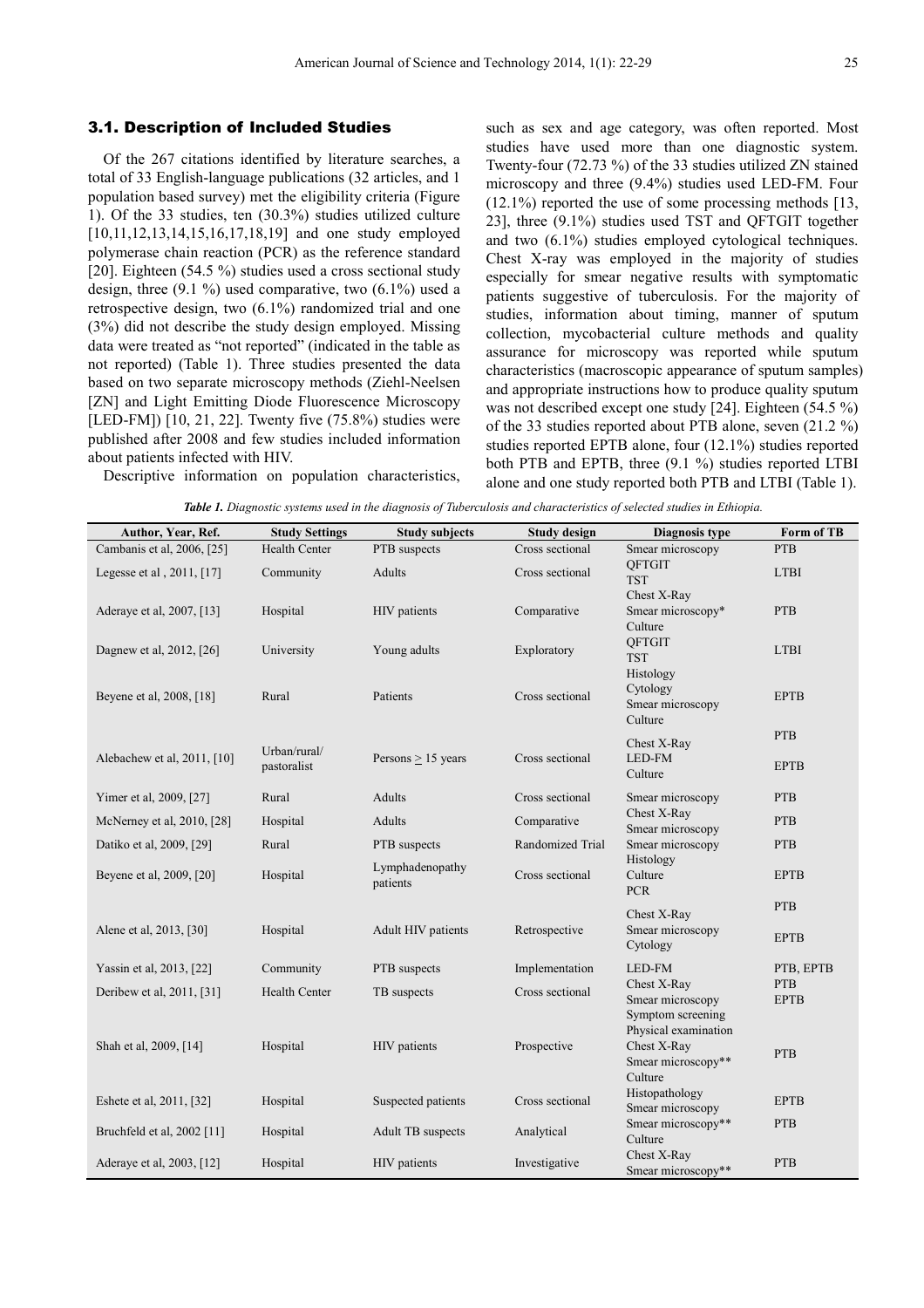| Author, Year, Ref.           | <b>Study Settings</b> | <b>Study subjects</b>       | <b>Study design</b> | Diagnosis type           | Form of TB  |
|------------------------------|-----------------------|-----------------------------|---------------------|--------------------------|-------------|
|                              |                       |                             |                     | Culture                  |             |
|                              |                       |                             |                     | Chest X-Ray              |             |
| Legesse et al. 2010, [33]    | Hospital/Health       | Pastoralists                | Comparative         | Smear microscopy         | <b>PTB</b>  |
|                              | center                |                             |                     | <b>OFTGIT</b><br>Culture | <b>LTBI</b> |
| Wassie et al, 2013, [34]     | Urban                 | Children                    | Cohort              | QFTGIT, TST              | <b>LTBI</b> |
|                              |                       |                             |                     | Smear microscopy         |             |
| Abebe et al, 2011, [19]      | Prison                | Prisoners                   | Not reported        | Culture                  | <b>PTB</b>  |
|                              |                       |                             |                     | Chest X-Ray              |             |
| Wondimeneh et al, 2013, [35] | Hospital              | HIV patients                | Cross sectional     | Smear microscopy         | <b>PTB</b>  |
| Abebe et al, 2010, [15]      | Rural                 | <b>Adult TB</b> suspects    | Cross sectional     | Smear microscopy         | <b>PTB</b>  |
| Moges et al, 2012, [21]      | Prison                | Prisoners                   | Case finding        | LED-FM                   | <b>PTB</b>  |
|                              |                       |                             |                     | Cytology                 |             |
| Shargie et al, 2006, [36]    | Rural                 | Adults                      | Cross Sectional     | Smear microscopy         | <b>PTB</b>  |
| Muluye et al, 2013, [37]     | Hospital              | Lymphadenopathy<br>patients | Retrospective       | Cytology                 | <b>EPTB</b> |
| Zenebe et al. 2013, [38]     | Hospital              | <b>EPTB</b> suspects        | Cross sectional     | Smear microscopy         | <b>EPTB</b> |
|                              |                       |                             |                     | Cytology                 |             |
| Amare et al, 2013, [39]      | Hospital              | Diabetic patients           | Cross sectional     | Smear microscopy         | <b>PTB</b>  |
|                              |                       |                             |                     | Chest X-Ray              |             |
| Ali et al. 2012, [23]        | Hospital              | PTB suspects                | Cross sectional     | Smear microscopy*        | <b>PTB</b>  |
| Shargeie et al, 2006, [40]   | Rural                 | <b>Adults</b>               | Randomized Trial    | Smear microscopy         | <b>PTB</b>  |
| Biadglegne et al, 2013, [41] | Hospital              | Children/adults             | Cross sectional     | Cytology                 | <b>EPTB</b> |
|                              |                       | <b>Adults</b>               | Cross sectional     | Smear microscopy         | <b>EPTB</b> |
| Abebe et al, 2012, [16]      | Rural                 |                             |                     | Cytology<br>Culture      |             |
|                              |                       |                             |                     | Smear microscopy         |             |
| Tadesse et al, 2011, [42]    | Urban/rural           | Persons $> 14$ years        | Cross sectional     | Chest X-Ray              | <b>PTB</b>  |
|                              |                       |                             |                     | Smear microscopy         |             |
| Deribew et al, 2012, [43]    | Rural                 | Adults $\geq$ 15 years      | Cross sectional     | Culture                  | <b>PTB</b>  |

QFTGIT = QuantiFERON-TB Gold In-Tube, TST = Tuberculin skin tests

PTB = Pulmonary Tuberculosis, EPTB = Extra-pulmonary Tuberculosis

LTBI = Latent tuberculosis infection, LED-FM = Light Emitting Diodes Fluorescent Microscope

\* Primary test was done after concentration \*\* Re-examined after specimens are concentrated with sodium hypochlorite or sodium hydroxide

# 4. Discussion

Our systematic review of literature of 33 studies on diagnosis of tuberculosis showed that there is a considerable similarity between diagnosis systems used, study design and the types of TB isolated. However, comparisons of these variables were not significantly different. The diagnostic systems included, the inclusion or exclusion of laboratory testing, and even their diagnostic focus (i.e., pulmonary TB alone, pulmonary and extra pulmonary TB or latent TB infections) were varied. Because publication dates of the articles range over the last thirteen years, some systems were developed and evaluated after the HIV epidemic and focused specifically on co-infected patients.

Smear-positive TB case detection rate is 36% in Ethiopia [24]. Lack of accurate and rapid diagnostics remains a major obstacle to progress in this regard. Health care facilities still heavily rely on sputum smear microscopy for the diagnosis of TB. This technique has low sensitivity and specificity [13]; however, efforts were made to ensure quality AFB diagnosis through appropriate instruction of symptomatic individuals on how to produce quality sputum sample from their lung. In the laboratory the macroscopic appearance of a sputum sample was checked and poor specimens were replaced with an immediate spot collection [42].

The gold standards chosen to evaluate the validity of these diagnostic systems also varied widely. Ten studies used culture as the gold standard [10, 11, 12, 13, 14, 15, 16, 17, 18, 19]; others used TST and QFTGIT [26, 33, 34] or histology, cytology and histopathology [24, 32, 37]. Unfortunately, laboratory diagnosis is likely to depend strongly upon the experience and knowledge base of the laboratory technician; it may be less reliable in settings where technicians have less training. To allow for comparison of diagnostic tests across different studies and settings, future studies need to employ a more consistent and rapid gold standard systems. Ideally, culture would be gold standard, as it is a standard for validation that could be reliably reproduced across settings. However, because cultures are difficult to obtain in resource limited settings and can lead to a delay in treatment, performing studies with culture as the gold standard may be difficult.

In addition to using a variety of gold standards, the various studies often included very different sample populations. Some studies did not clearly describe the characteristics of the patient population or how they were selected. Some were retrospective, often utilizing record review [30, 37]. Prospective studies of diagnostic systems would evaluate a clearly defined sample of participants with a spectrum of disease representative of the study subjects to which the diagnostic systems would be applied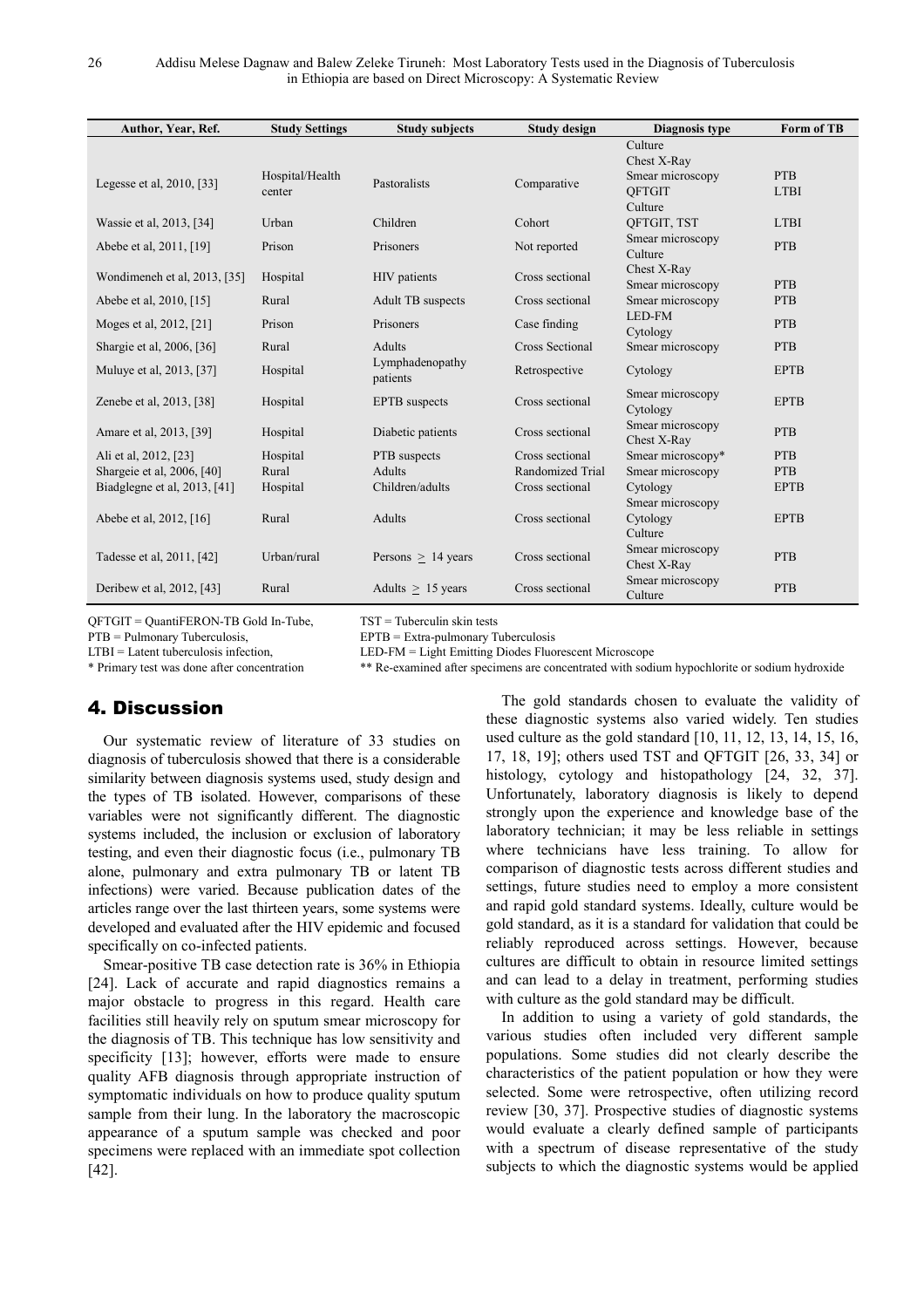in the study settings. It is essential that researchers should clearly describe the sampling process and inclusion criteria in such studies to allow for more accurate comparison of diagnosis systems across different populations or settings and to promote the utility of these systems.

QFTGIT and TST were also used as part of their diagnostic gold standard to differentiate latent TB from active TB disease [26, 34, 37]. This makes it difficult to interpret the accuracy of a diagnostic system and its ability to predict a diagnosis of TB in a particular patient or patient population. This overlap also causes difficulty in determining the relative importance of particular signs or symptoms within the diagnostic system. The largest shift in the newer diagnostic systems as compared to smear microscopy is the focus on both pulmonary tuberculosis and extra pulmonary tuberculosis including latent tuberculosis. Diagnostic systems focusing simply on pulmonary TB, such as [13, 25] have demonstrated higher sensitivities than those developed to diagnose both extra pulmonary and pulmonary TB. Because children have a higher incidence of extra pulmonary TB, using diagnostic systems targeted at pulmonary TB only addresses part of the diagnostic challenge.

The findings of this review are limited by the study settings and quality of studies included. The lack of consistent and sometimes clearly defined inclusion criteria among the studies makes it difficult to compare sensitivity and specificity across the different diagnostic systems. Most of the various diagnostic systems have only been evaluated in specific geographic locations or single populations; few studies evaluate a particular diagnostic system in multiple geographic regions or patient populations. Fewer studies have compared the diagnostic tests with different specimens (Bronchoalveolar lavage, pre- and post-bronchoscopy sputum for pulmonary tuberculosis) in the same population [13]. There may be probably more TB cases in the surveyed communities or settings than reported in these studies. Furthermore, sputum samples may not be collected and examined in symptomatic individuals that may further aggravate the underestimation of the true TB prevalence.

With a better screening method and diagnostic facility, the prevalence could even be more than what was reported. However, one thing is very certain; the passive case detection approach currently implemented in Ethiopia leaves many (two-thirds of smear-positive TB cases) undetected and untreated TB cases in the community; favoring continuous spread of the disease through maintaining active TB transmission [42].

## 5. Conclusion

The results of this review suggest that there is a need for revising the diagnostic systems. Most of the laboratory tests employed was based on direct smear microscopy, which is insensitive and can only detect 36 % of tuberculosis cases in Ethiopia. This may result in misdiagnosis of the disease

and further transmission of the disease especially in children and populations with high HIV co-infection. Therefore, there is an urgent need for laboratories to find a rapid and efficient method for TB diagnosis as a complement to the smear microscopy. The low case detection rates observed nationally can be improved by introducing enhanced case detection mechanisms and promoting favorable health seeking behaviors

#### 5.1. Weaknesses of the Review

The studies reported varying diagnostic systems. Despite carrying out a comprehensive search, some studies may have been missed to be included in this systematic review. The increase in the prevalence of HIV during the publication range of these studies makes it difficult to compare studies from thirteen years ago to those more recently published. The paper also did not include unpublished data or non-English publications.

## Conflict of Interest

None of the authors declare conflict of interest

## Contribution of Authors

AMD developed the review protocol. AMD and BZT performed data collection and analysis. AMD wrote the manuscript, and both authors have reviewed and approved it.

#### References

- [1] Stop TB Partnership and World Health Organization. New Laboratory Diagnostic Tools for TB Control. Geneva, World Health Organization, 2008
- [2] Priorities in operational research to improve tuberculosis care and control, WHO, 2011
- [3] Ridderhof JC, Armand van Deun,Kai Man Kam, Narayanan PR, Mohamed AA (2007). Roles of laboratories and laboratory systems in effective tuberculosis programmes. Bull. WHO. 85:354-359.
- [4] Steingart, KR, Ramsay A, Pai M (2007). Optimizing sputum smear microscopy for the diagnosis of pulmonary tuberculosis. Expert Rev.Ant. Infect. Ther. 5:327-331.
- [5] Parsons LM, Ákos S, Gutierrez C, Lee E, Paramasivan CN, Abimiku A, Spector S, Roscigno G, Nkengasong J (2011). Laboratory Diagnosis of Tuberculosis in Resource-Poor Countries: Challenges and Opportunities. Clin. Microbiol. Rev. Apr. 27(1):314-350.
- [6] World Health Organization (WHO) (2009). Global Tuberculosis Control, Epidemiology, Strategy. Geneva, Switzerland.
- [7] Getahun H, Harrington M, O'Brien R, Nunn P (2007). Diagnosis of smear-negative pulmonary tuberculosis in people with HIV infection or AIDS in resource-constrained settings: informing urgent policy changes. Lancet. 369:2042-2049.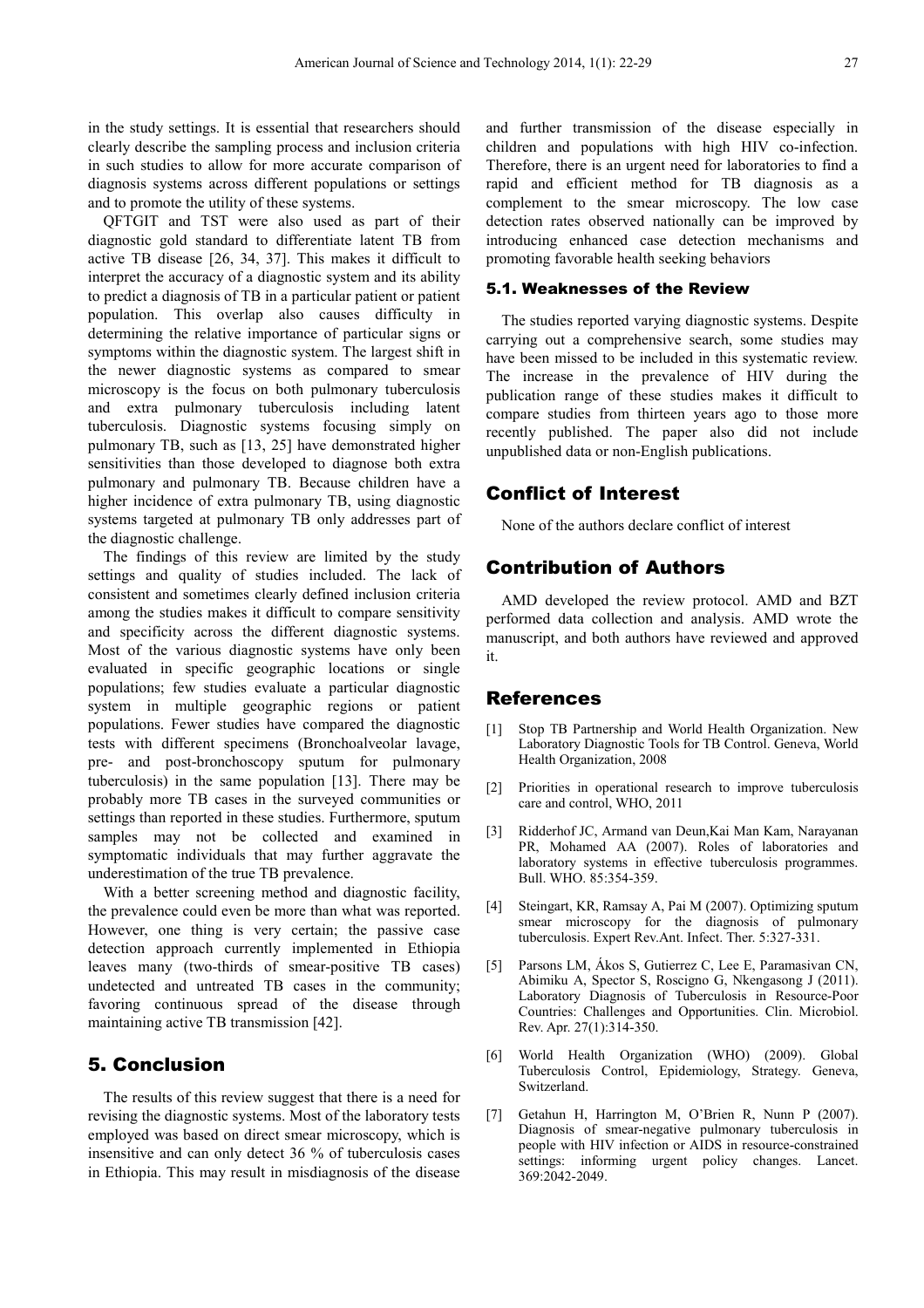- [8] Tessema B, Beer J, Emmrich F, Ulrich S, Rodloff AC (2012). Analysis of gene mutations associated with isoniazid, rifampicin and ethambutol resistance among rifampicin and ethambutol resistance Mycobacterium tuberculosis isolates from Ethiopia, BMC Infect. Dis. 12:37.
- [9] Aber VR, Allen BW, Mitchison DA, Ayuma P, Edwards EA, Keyes AB (1980). Quality control in tuberculosis bacteriology. 1. Laboratory studies on isolated positive cultures and the efficiency of direct smear examination. Tubercle. 61:123-133.
- [10] Alebachew Z, Kebede A, Tsegaye F, Lemma E, Onozaki I, Sismanidis C, Abebe A, Agonafir M, Demisse D, Kebede A, Girmachew F, Yaregal Z, Dana F, Getahun M, Feseha Y, Maza A, Dires N (2011). First Ethiopian National Population Based Tuberculosis Prevalence Survey, July 2011, Addis Ababa. WHO, Geneva.
- [11] Bruchfeld J, Aderaye G, Palme IB, Bjorvatn B, Ghebremichael S, Hoffner S, Lindquist L (2002). Molecular Epidemiology and Drug Resistance of *Mycobacterium tuberculosis* Isolates from Ethiopian Pulmonary Tuberculosis Patients with and without Human Immunodeficiency Virus Infection. J. Clin. Microbiol. 40(5):1636-1643.
- [12] Aderaye G, Bruchfeld J, Olsson M, Lindquist L (2003). Occurrence of Pneumocystis carinii in HIV-positive patients with suspected pulmonary tuberculosis in Ethiopia. AIDS. 17:435-440.
- [13] Aderaye G, Egziabher GH, Aseffa A, Worku A, Lindquist L (2007). Comparison of acid-fast stain and culture for *Mycobacterium tuberculosis* in pre- bronchoscopy and postbronchoscopy sputum and bronchoalveolar lavage in HIVinfected patients with atypical chest X-ray in Ethiopia. Ann. Thorac. Med. 2(4):154-157.
- [14] Shah S, Demissie M, Lambert L, Ahmed J, Leulseged S, Kebede T, Melaku Z, Mengistu Y, Lemma E, Wells CD, Wuhib T, Nelson LJ (2009). Intensified Tuberculosis Case Finding Among HIV-Infected Persons from a Voluntary Counseling and Testing Center in Addis Ababa, Ethiopia. Acquir. Immune Defic. Syndr. 50(5):537-545.
- [15] Abebe G, Deribew A, Apers L, Woldemichael K, Shiffa J, Tesfaye M, Abdissa A, Deribie F, Jira C, Bezabih M, Aseffa A, Duchateau L, Colebunders R (2010). Knowledge, health seeking behavior and perceived stigma towards tuberculosis among tuberculosis suspects in a rural Community in Southwest Ethiopia. PLoS ONE 5(10):e13339,
- [16] Abebe G, Abebe G, Deribew A, Apers L, Abdissa A, Deribie F, Woldemichael K, Shiffa J, Tesfaye M, Jira C, Bezabih M, Aseffa A, Bekele A, Colebunders R (2012). Tuberculosis lymphadenitis in Southwest Ethiopia: a community based cross-sectional study. BMC Public Health 12:504.
- [17] Legesse M, Ameni G, Mamo G, Medhin G, Bjune G, Abebe F (2011). Community-based cross sectional survey of latent tuberculosis infection in Afar pastoralists, Ethiopia, using QuantiFERON-TB Gold In-Tube and tuberculin skin test. BMC Infect. Dis. 11:89.
- [18] Beyene D, Ashenafi S, Yamuah L, Aseffa A, Wiker H, Engers H, Klatser P, Sviland L (2008). Diagnosis of tuberculous lymphadenitis in Ethiopia: correlation with culture, histology and HIV status: Int. J. Tuberc. Lung Dis. 12(9):1030-1036.
- [19] Abebe DS, Bjune G, Ameni G, Biffa D, Abebe F (2011). Prevalence of pulmonary tuberculosis and associated risk factors in Eastern Ethiopian prisons. Int J Tuberc Lung Dis 15(5):668-673.
- [20] Beyene D, Bergval I, Hailu E, Ashenafi S, Yamuah L, Aseffa A, Wiker HG, Engers H, Klatser P, Sviland L (2009). Identification and genotyping of the Etiological agent of tuberculous lymphadenitis in Ethiopia. J. Infect. Dev. Ctries. 3(6):412-419.
- [21] Moges B, Amare B, Asfaw F, Tesfaye W, Tiruneh M, Belyhun Y, Mulu A, Kassu A (2012): Prevalence of smear positive pulmonary tuberculosis among prisoners in North Gondar Zone Prison, Northwest Ethiopia. BMC Infect. Dis. 12:352.
- [22] Yassin MA, Datiko DG, Tulloch O, Markos P, Aschalew M, Shargie EB, Dangisso MH, Komatsu R, Sahu S, Blok L, Cuevas LE, Theobald S (2013). Innovative Community-Based Approaches Doubled Tuberculosis Case Notification and Improve Treatment Outcome in Southern Ethiopia. PLoS ONE 8(5):e63174.
- [23] Ali S, Yohanes A, Abera S (2012). Smear positive pulmonary tuberculosis among suspected patients attending metehara sugar factory hospital; eastern Ethiopia. Afr. Health Sci. 12(3):325-330.
- [24] Federal Ministry of Health (2010): Annual Health Service report. Addis Ababa, Ethiopia.
- [25] Cambanis A, Yassin MA, Ramsay A, Squire SB, Arbide I, Cuevas LE (2006). A one-day method for the diagnosis of pulmonary tuberculosis in rural Ethiopia. Int. J. Tuberc. Lung Dis. 10(2):230-232.
- [26] Dagnew AF, Hussein J, Abebe M, Zewdie M, Mihret A, Bedru A, Chanyalew M, Yamuah L, Medhin G, Bang P, Doherty TM, Hailu A, Aseffa A (2012). Diagnosis of latent tuberculosis infection in healthy young adults in a country with high tuberculosis burden and BCG vaccination at birth. BMC Res. Notes. 5:415.
- [27] Yimer S, Holm-Hansen C, Yimaldu T, Bjune G (2009). Evaluating an active case finding strategy to identify smearpositive tuberculosis in rural Ethiopia. Int. J. Tuberc. Lung Dis. 13(11):1399-1404.
- [28] McNerney R, Beyene AW, Kebede A, Tesfaye A, Elaine MM, Nicol JM (2010). Field test of a novel detection device for Mycobacterium tuberculosis antigen in cough. BMC Infect. Dis. 10:161.
- [29] Datiko DG, Lindtjørn B (2009). Health Extension Workers Improve Tuberculosis Case Detection and Treatment Success in Southern Ethiopia: A Community Randomized Trial. PLoS ONE 4(5):e5443*.*
- [30] Alene KA, Nega A, Belaynew WT (2013). Incidence and predictors of tuberculosis among adult people living with human immunodeficiency virus at the University of Gondar Referral Hospital, Northwest Ethiopia. BMC Infect. Dis. 13:292.
- [31] Deribew A, Negussu N, Melaku Z, Deribe K (2011). Investigation Outcomes of Tuberculosis Suspects in the Health Centers of Addis Ababa, Ethiopia. PLoS ONE 6(4):e18614.
- [32] Eshete A, Zeyinudin A, Ali S, Abera S, Mohammed M (2011). M.tuberculosis in Lymph Node Biopsy Paraffin-Embedded Sections. Tuberc. Res. Treat. 2011:127817